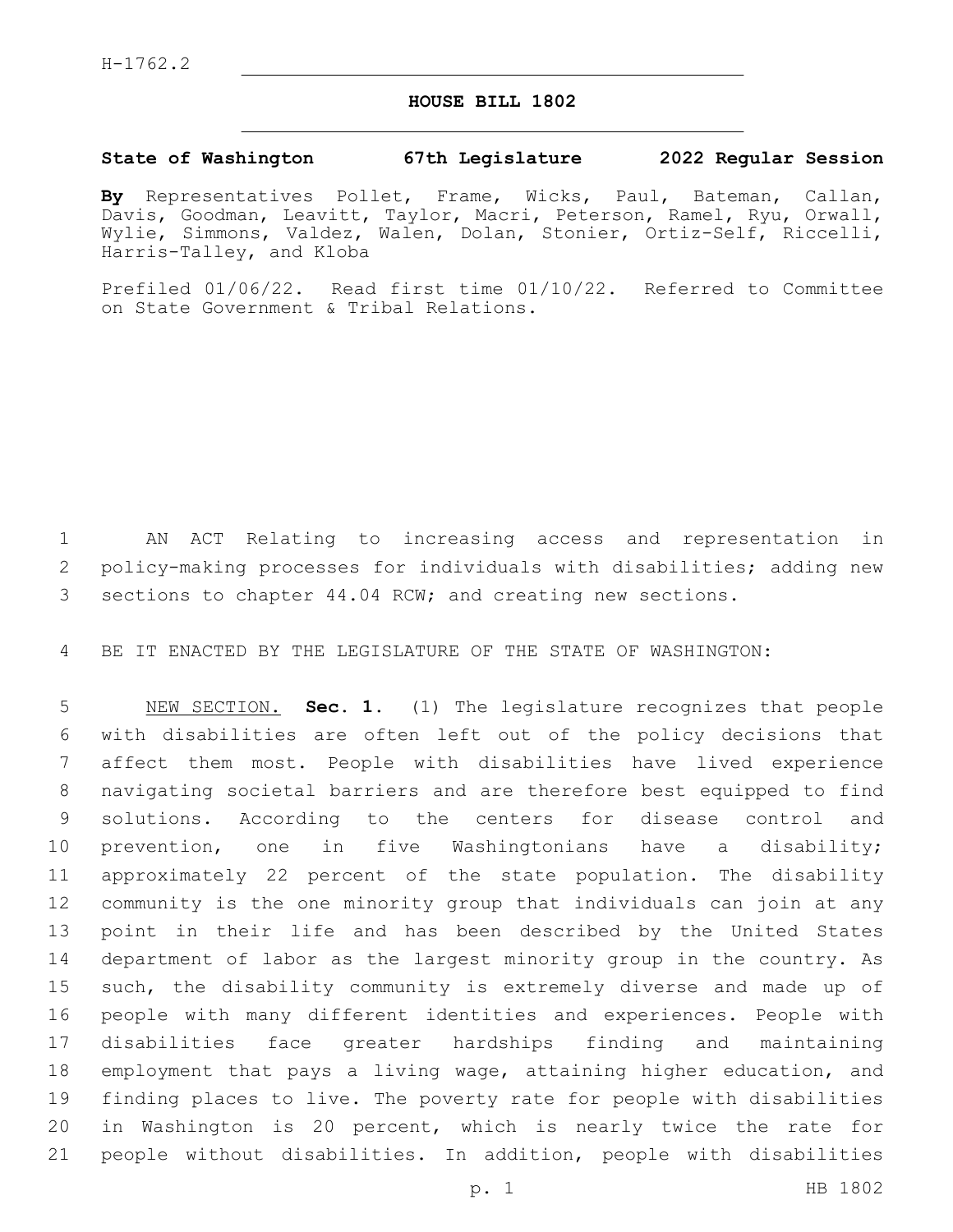are employed at less than half the rate of people without disabilities despite the fact that with reasonable accommodations people with disabilities thrive in the workplace. As a result, many individuals rely on a fixed income and public benefits. Because people with disabilities make less money, and their income is often supplemented by the government, they may have trouble finding places to live. This causes many people with disabilities to rely on affordable housing solutions which are not always accessible. People with disabilities, particularly people with intellectual and developmental disabilities, fight negative stereotypes, stigma, and ableism every day in order to live dignified and autonomous lives. It is essential that people with disabilities have the opportunity to participate in and guide decision-making processes on policies and 14 practices that impact their lives.

 (2) The legislature finds people with disabilities are almost entirely unrepresented in policy making yet are disproportionately impacted by government decisions. Access is an equity issue and by addressing barriers to participation for people with disabilities the greater public will also benefit. A governing body that makes decisions about disability cannot do so effectively without the participation and contribution of those who have lived experience 22 with disabilities.

 (3) Therefore, the legislature intends to ensure meaningful participation from people with disabilities on each statutorily created or mandated task force, work group, advisory committee, or other entity tasked with examining policies or issues affecting people with disabilities. When people with disabilities have a seat 28 at the table, Washington thrives.

 NEW SECTION. **Sec. 2.** A new section is added to chapter 44.04 30 RCW to read as follows:

 (1) The membership of any statutory entity, as defined in subsection (4) of this section, must meet the following requirements: (a) At least three of the statutory entity's members or 30 percent of the statutory entity's membership, whichever is higher, must be people with disabilities who have direct lived experience with the identified issue being addressed by the statutory entity; 37 and

 (b) The membership of the entity must reflect the diversity of people with lived experience with disabilities, including members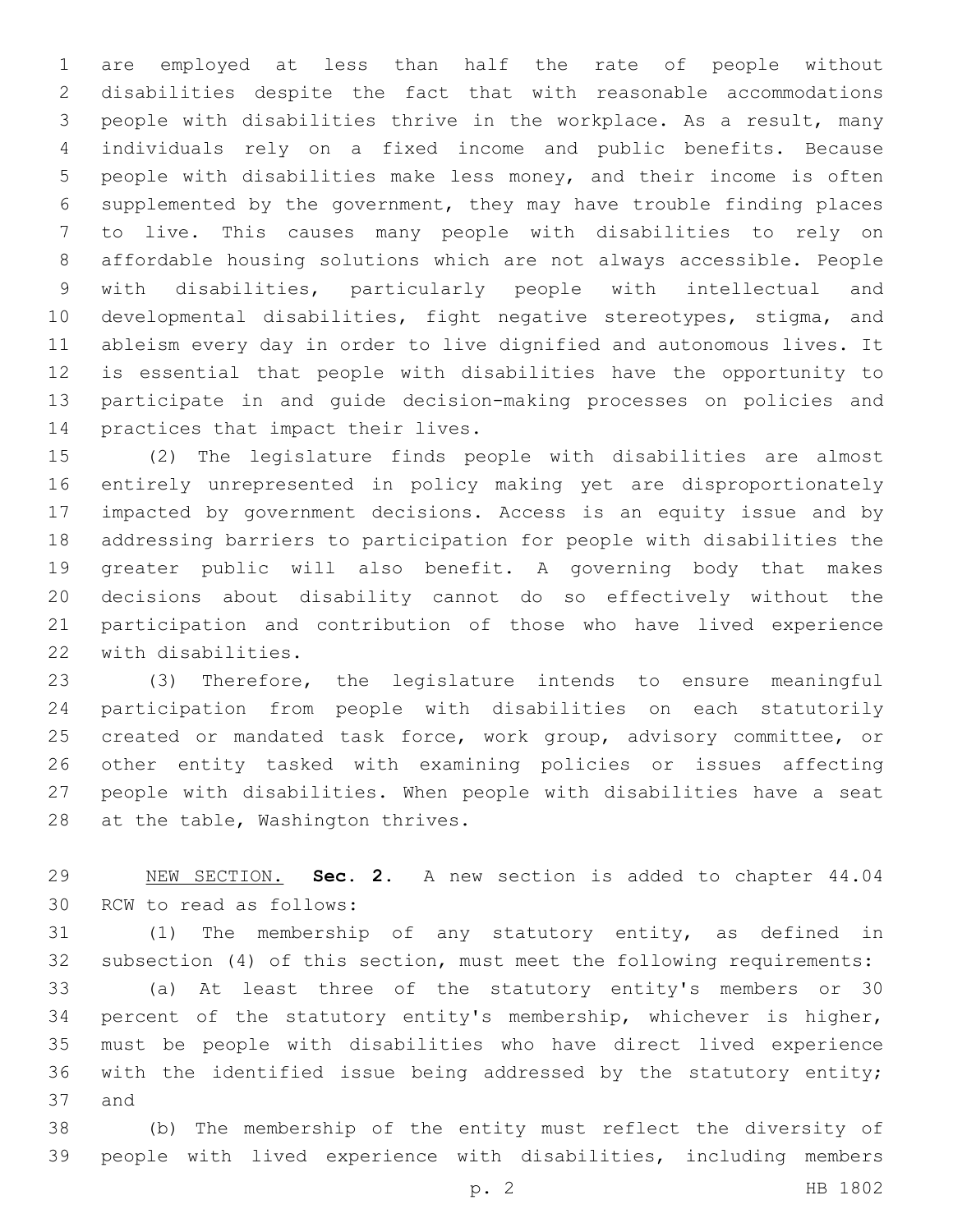from different parts of the state with differing cultural and economic circumstances as well as the combination of these identities 3 and experiences.

 (2) The requirement in subsection (1)(a) of this section must include participation by people with intellectual and developmental disabilities when the issues being addressed directly and tangibly relate to services or conditions relating to this population.

 (3) The statute law committee shall include in any published bill drafting guide reference to the requirements in subsection (1) of 10 this section.

 (4) As used in this section, "statutory entity" means any statutorily created or statutorily mandated task force, work group, advisory committee, or other entity created in or mandated by statute, the membership of which includes nonlegislative members and that is tasked with examining policies and issues related directly and tangibly to people with disabilities. "Statutory entity" does not include legislative select committees or other statutorily created legislative entities composed of only legislative members.

 NEW SECTION. **Sec. 3.** A new section is added to chapter 44.04 20 RCW to read as follows:

 (1) The chief clerk of the house of representatives and the secretary of the senate shall, in consultation with the governor's committee on disability issues and employment, the Washington state developmental disabilities council, and the office of equity, hold 25 forums and identify:

 (a) Barriers to access and meaningful participation by people with disabilities in stakeholder engagement conducted by members of the legislature and legislative standing committees;

 (b) Tools to support access and meaningful participation in stakeholder engagement for people with disabilities; and

 (c) Accommodations and modifications to stakeholder engagement processes which promote an increase in access and opportunities for participation in policy-making processes for individuals with disabilities, and that are consistent with the Americans with disabilities act, chapter 49.60 RCW, and principles of universal 36 design and access.

 (2) By December 1, 2022, and in compliance with RCW 43.01.036, the chief clerk of the house of representatives and the secretary of